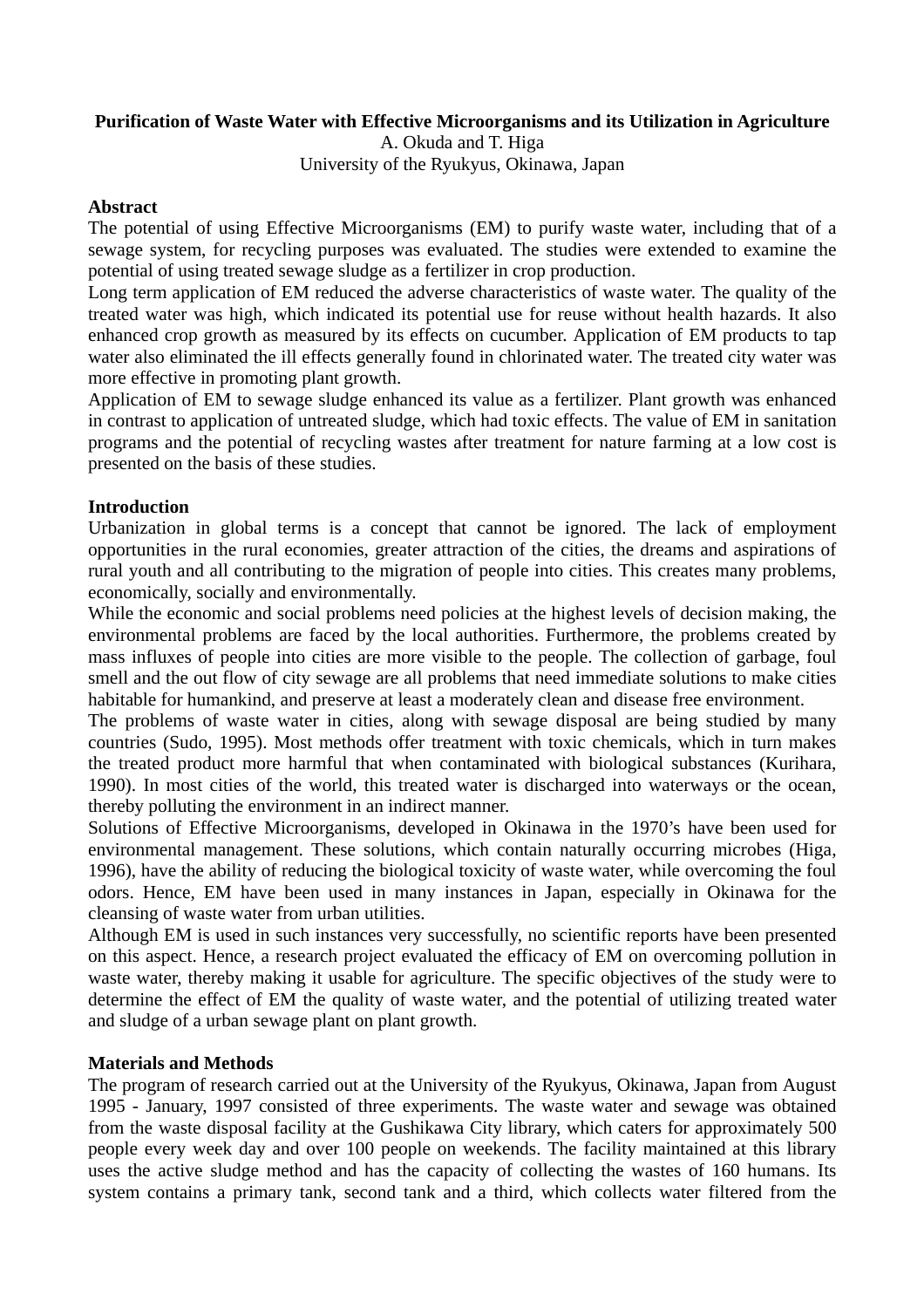second tank.

EM had been used for treating waste water in this library from 1992. The treatments that had been used were as follows :

February 1992 -The addition of 10 liters of EM1 and 2 liters from EM2 and EM 3 to the second tank of the sewage system. Thereafter, 2 liters of EM1 and .0.5 liters of EM 2 and 3 has been added to the same tank every three months.

This practice is being continued at present.

# **Experiment 1. The Effect of EM on the Quality of Waste Water**

Samples of water (2 liters per sample) were drawn from the three different tanks of the sewage system of the library at monthly intervals beginning from August, 1995 to January 1997. Thus 18 samples were procured from the primary tank, treated tank and the final tank collecting filtered water. Each sample was analyzed three times for the following, using standard procedures, described in detail by Okuda (1997): Biological Oxygen Demand (BOD), Chemical Oxygen Demand (COD), Suspended solids and total nitrogen and phosphate concentrations.

Thus a total of 54 samples were analyzed, each being considered a replicate.

## **Experiment 2. Plant Growth as Affected by Treated Waste Water**

This experiment conducted in a green house used cucumber (*Cucurmis sativus* L) as the test plant. Uniform seedlings of this species were transplanted into vinyl pots filled to the top with 2 kg of a red clay Soil. Each pot was supplied with 2 g of a standard basal fertilizer, containing l5:15:15 N:P:K at a rate of 10 g per pot prior to planting. The treatments adopted were as follows:

- Irrigating pots with EM treated waste water from the library secondary sewage tank.
- Irrigating with untreated sewage water.
- Irrigating with tap water treated with EMX and EMX ceramics (100 g of EMX and EMX ceramics per 100 liters water).
- Irrigation with untreated tap water.

These were replicated 12 times within a Randomized Block Design.

Each pot was supplied with 300 ml of each type of water once in 3-4 days for a period of 40 days. On the 40th day, when plants were at the V7 growth stage, the following parameters were measured using techniques described by Okuda (1997): Plant height, leaf number per plant, plant dry weight, chlorophyll and ascorbic acid content of leaves and root activity measured in terms of reduction of Alpha Naphthyl Amine.

## **Experiment 3. Influence of Sewage Sludge on Growth of Tomato Plants**

This experiment using tomato (*Lycospersicon esculentum* L - Var Momotaro) was carried out in a green house. Uniform seedlings of tomato were transplanted into vinyl pots containing 3 Kg of red clay soil. Each pot was supplied with 15 g of the fertilizer mixture used in Experiment 2, prior to establishing the plants.

The treatments, replicated 10 times were as follows:

- Addition of 0.5 Kg of untreated or treated sludge per pot.
- Addition of 1.0 Kg of untreated or treated sludge per pot.
- A control where no sludge was added to the soil.

Thus this experiment had 5 treatments within a Randomized Block Design.

Untreated sludge was added to the soil of all pots at predetermined rates, 10 days before planting and mixed well. Thereafter, EM dilution 1:1000) was added at a rate of 200 ml per pot to those where the sludge was to be treated. This treatment was carried out one day before planting. The pots containing the untreated sludge received the same quantity of water at the same time.

The plants were maintained for 50 days until flowering (R1 growth stage). On the 50th day, the plant survival was determined and carefully uprooted. Thereafter, plant height, numbers of leaves and fresh weight of leaves were determined.

The data of all experiments were subjected to statistical analysis for determination of differences between treatments.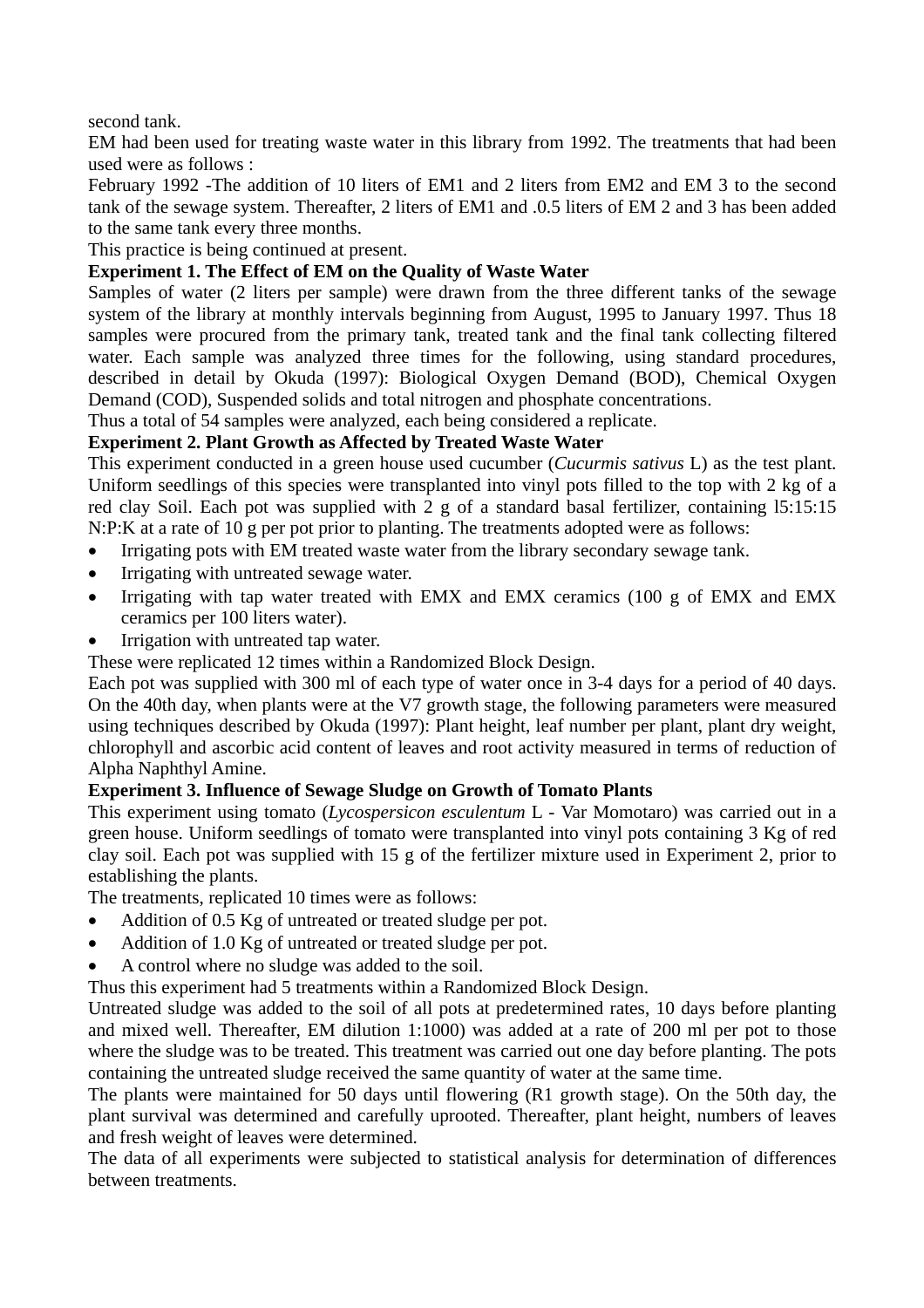# **Results and Discussion**

# **Experiment 1**

The effects of EM on the pH and biological properties are presented in Table 1. Application of EM reduced the pH to near normal conditions from 7.63. Hence application of such water to crops would not produce alkali conditions. More importantly, the BOD and COD values show the benefits of treating waste water with EM. Application of EM to the second pond reduced the BOD and COD values of water by 93 percent and 20 percent respectively. The total solid content, was also reduced by 94 percent, due to the microbial breakdown of organic matter.

| <b>Type of water</b> | pH   | <b>BOD</b><br>(mg/L) | <b>COD</b><br>(mg/L) | <b>Suspended solids</b><br>(mg/L) |
|----------------------|------|----------------------|----------------------|-----------------------------------|
| Primary tank         | 7.63 | 104.5                | 34.10                | 91.08                             |
| Treated water        | 7.00 | 6.9                  | 27.00                | 5.17                              |
| Filtered water       | 7.08 | 1.8                  | 9.00                 | 2.56                              |
| $S_{X}$              | 0.31 | 2.76                 | 5.02                 | 1.98                              |

| Table 1. Effect of EM Treatment on Waste Water of the Gushikawa City Library. |
|-------------------------------------------------------------------------------|
|-------------------------------------------------------------------------------|

Filtering the water to the third pond, gave a large period for EM to reduce the adverse effects of sewage water. Hence, although alkalinity increased marginally, the BOD, COD and suspended solids were reduced further, making the water more acceptable for recycling.

The presence of nitrogen is a major problem that inhibits the reuse of waste water. However, application of EM into the second pond reduced the nitrogen and phosphorous contents significantly (Table 2). The rate of reduction of nitrogen was 64 percent in the treated water and 88 percent in the filtered pond, in comparison to that of untreated water. Similar values were also observed with phosphorus, and the reductions of nitrogen and phosphorus were 55 percent and 82 percent in the treated and filtered ponds respectively. These reductions could be attributed to the microbial utilization of these nutrients, thereby making the water suitable for recycling for agricultural purposes.

| Table 2. Full ogen and I hosphorus Content of Treated waste water |                     |                       |  |
|-------------------------------------------------------------------|---------------------|-----------------------|--|
| <b>Type of water</b>                                              | Nitrogen $(ppm+SE)$ | Phosphorus $(ppm+SE)$ |  |
| Primary tank                                                      | $58.74 + 10.5$      | $17.86 + 6.9$         |  |
| Treated water                                                     | $21.11 + 4.6$       | $8.00 + 0.9$          |  |
| Filtered water                                                    | $6.89 + 2.2$        | $3.11 + 0.6$          |  |

**Table 2. Nitrogen and Phosphorus Content of Treated Waste Water** 

# **Experiment 2**

The survival and growth of cucumber plants were enhanced by treating water with EM, The highest number of plant survival was observed when tap water was treated with EM ceramics, which was significantly greater than that observed when plants were grown with untreated tap water. Both treated and untreated waste water produced survival rates which were marginally lower than that observed with the use of treated tap water.

The impact of using untreated waste water was clearly visible in terms of leaf number and plant dry weights. This could be attributed to the toxic effects of untreated waste water, which stunted plants, thereby affecting dry matter accumulation.

The vitamin C and chlorophyll contents of cucumber leaves were highest with the use of treated waste (Table 4). In contrast, the use of treated or untreated tap water produced the lowest values. These high values in waste water could be attributed to the nutrients that promote growth of these plants (Table 3).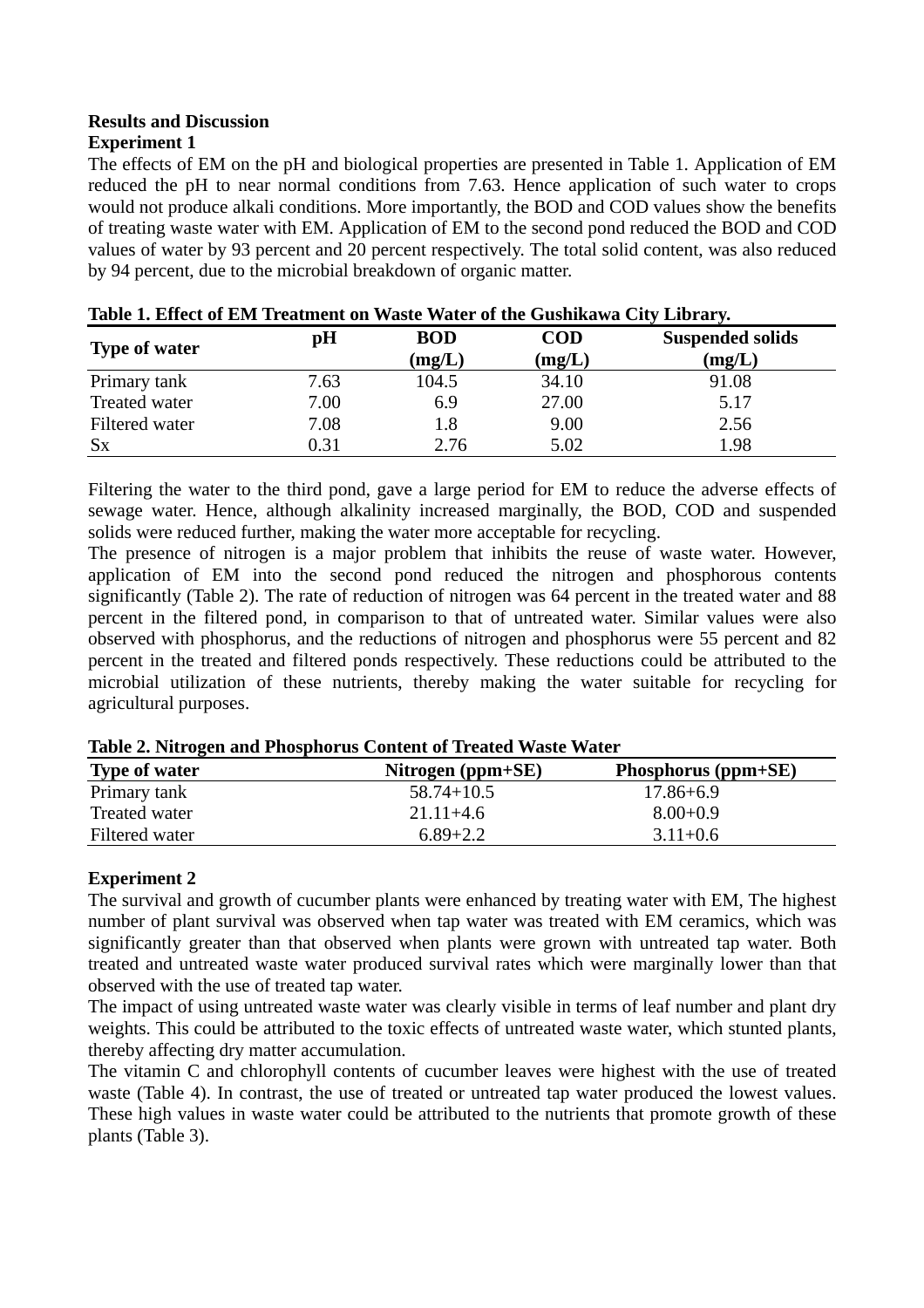| THOIC OF OTO WELL OF CHUMMING I IMMINI WAS LIMBUOUGH TO |                                          |                         |                                  |
|---------------------------------------------------------|------------------------------------------|-------------------------|----------------------------------|
| <b>Treatment</b>                                        | <b>Plant survival</b><br>(No. of plants) | Leaf<br>(No. of plants) | Dry weight<br>$(g/\text{plant})$ |
| Untreated waste water                                   |                                          | $8.55 + 0.51$           | $3.17 + 0.35$                    |
| EM treated waste water                                  |                                          | $9.67 + 0.44$           | $4.08 + 0.24$                    |
| EM ceramics treated water                               | 12                                       | $9.60 + 0.37$           | $4.03 + 0.27$                    |
| Untreated tap water                                     |                                          |                         |                                  |

### **Table 3. Growth of Cucumber Plants as Affected by Treated Waste Water.**

### **Table 4. Influence of Water Treatment with EM on Vitamin C and Chlorophyll Contents of Cucumber Plants.**

| <b>Treatment</b>          | Vitamin $C \frac{mg}{100g}$ dry wt | Chlorophyll $(\mu g/g \text{ leaf})$ |
|---------------------------|------------------------------------|--------------------------------------|
| Untreated waste water     | $152+12.7$                         | $1263+63.7$                          |
| EM treated waste water    | $171 + 97.9$                       | $1041 + 1015$                        |
| EM ceramics treated water | $79 + 12.7$                        | $1101 + 249.4$                       |
| Untreated tap water       | $67 + 21.4$                        | $1086 + 80.5$                        |

Root activity illustrates the growth vigor of plants. Hence, the application of treated waste water produced the highest root activity, measured in terms of the reduction of Alpha Naphthyl Amine (Table 5). The lowest value was observed in untreated waste water, which again could be attributed to the presence of toxins which could inhibit plant development.

Hence, the study illustrated that water treated with EM could be used for enhancing plant growth under green house conditions. However this needs further verification, although the results look very promising for agricultural enterprises.

**Table 5. Effect of EM Treatment of Waste Water on Root Activity of Cucumber as Measured by Reduction of Alpha Naphthyl Amine.** 

| <b>Treatment</b>          | Reduction of Alpha Naphthyl Amine ( $\mu$ g/g/hr) |
|---------------------------|---------------------------------------------------|
| Untreated waste water     | $0.37 + 0.23$                                     |
| EM treated waste water    | $0.85 + 0.19$                                     |
| EM ceramics treated water | $0.71 + 0.15$                                     |
| Untreated tap water       | $0.68 + 0.16$                                     |

## **Experiment 3**

Disposal of raw sewage is a problem in most cities. In some countries, it is used as a fertilizer. However, the application of untreated sewage could cause problems of toxicity.

The study on the treatment of sewage sludge prior to application illustrated that EM reduces toxic problems. It also promotes growth of tomato plants. The plant heights, number of leaves and leaf weights were significantly enhanced by treating sewage sludge with EM (Table 6). Application of 1 kg of treated sludge promoted growth to the greatest extent, due to the nutrient content of this material, which is not significantly affected by the microbial solution. In contrast, application of untreated sewage sludge reduced growth of tomato plants to the greatest extent.

Therefore, the possibility of treating sewage with EM and subsequent use as a fertilizer was illustrated by this study.